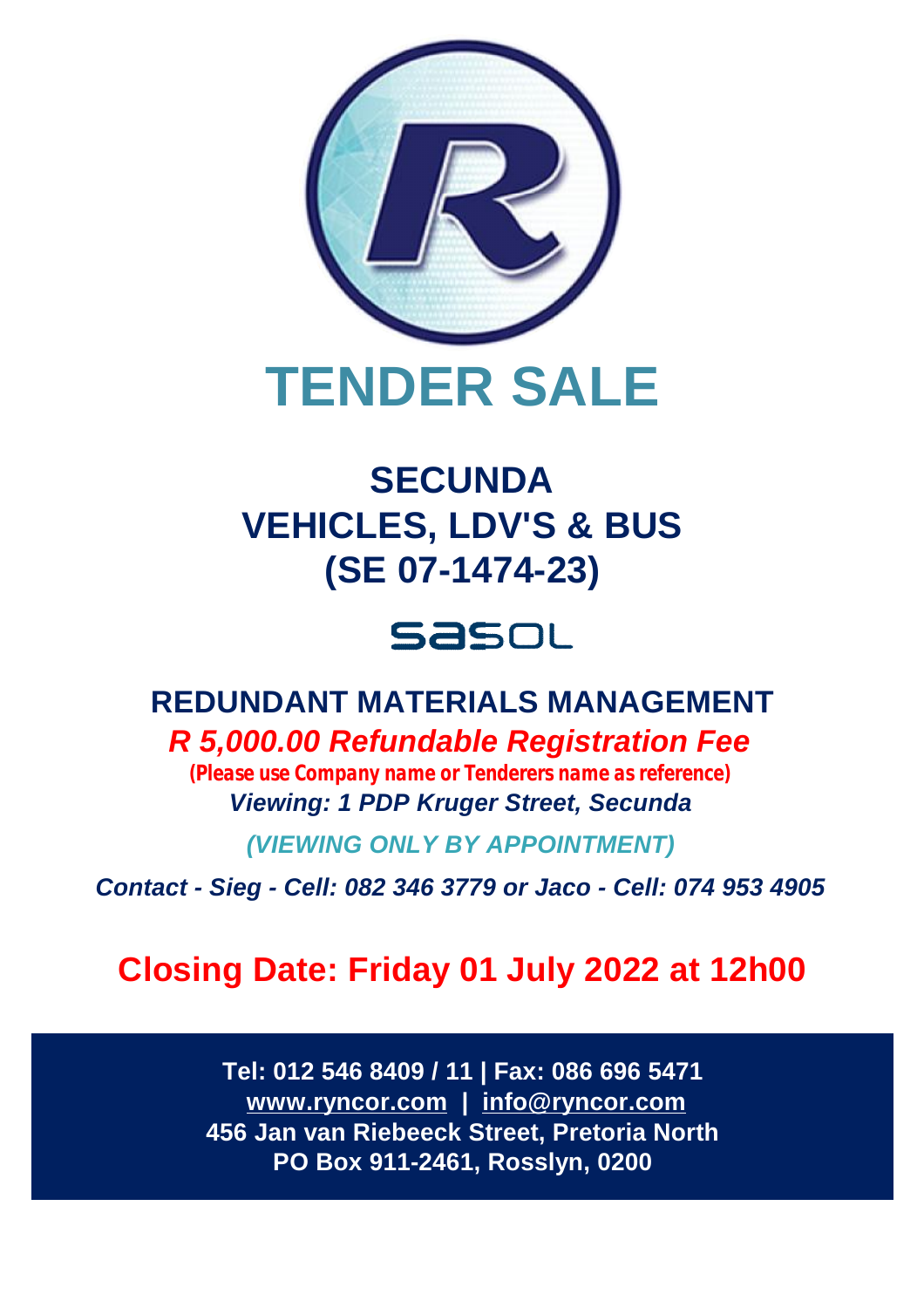

### **GENERAL TERMS AND CONDITIONS AND TENDER FORM, FOR TENDER SALE ON BEHALF OF SASOL TENDER SALE NUMBER: SE07-1474-23**

### **PROCESS FOR TENDER SALE:**

**1** Read the terms and conditions and familiarize yourself with the contents. **Sign pages 1 to 3 of the terms and conditions and fax or e-mail with the completed tender document. It can also be placed in a tender box situated in Pretoria, Secunda, Sasolburg or Meyerton.**

- **2 Please note: An additional administration fee of R2500,00 (EXCLUDING VAT) will be charged on the sale of all vehicles, motorcycles, trailers and all other items sold with registration documents.**
- **3** Approval for tenders should be obtained within 10 working days after the closing date of the tender sale. Successful Bidders / Tenderers will be notified by Fax or Email by means of a Pro Forma Invoice. (See paragraph 6 in the terms and conditions for bank details.) Please ensure that your contact details is complete, correct and legible.
- **4** After payment is cleared you will receive a Release Note with details for the removal of sold items.
- **5** Please note that a copy of the ID document and proof of residence is compulsory for bidding on every tender submitted!!
- **6.** A fully **\*refundable registration fee of R5 000 is mandatory** to qualify the prospective Buyer to participate in the Tender Sale activity. **(See paragraph 6.2 in the terms and conditions for bank details)**

### **Please use the Company name or Tenderers name as reference** *STRICTLY EFT PAYMENTS WILL BE ACCEPTABLE FOR THE REGISTRATION FEE!!!*

Unsuccessful Bidders will be notified and refunded after the closing date of the Tender Sale. The successful Bidder will be notified within 24 hours after adjudication of the Tender Sale by our Client. The deposit will then go towards the final amount due by the successful Bidder for the purchase of the awarded bid.\*Note : If the successful Bidder fails to fully pay for the purchase within two (2) working days, after being awarded the Lot, the deposit will be forfeited as a penalty to cover Ryncor's expenses !!

In terms of the Ryncor Standard Terms & Conditions, we hereby officially inform you that should the registration Fee not be paid by latest on the Tender Sale closing date, your bid will be disqualified and will not be considered for the commodities you have submitted bids for ! Tender documents are processed every Monday after the closing date of the Tender Sale, and non-payment/receipt of the Registration Fee will automatically disqualify the bidder! Please make every effort to adhere to this rule, to avoid any disappointment.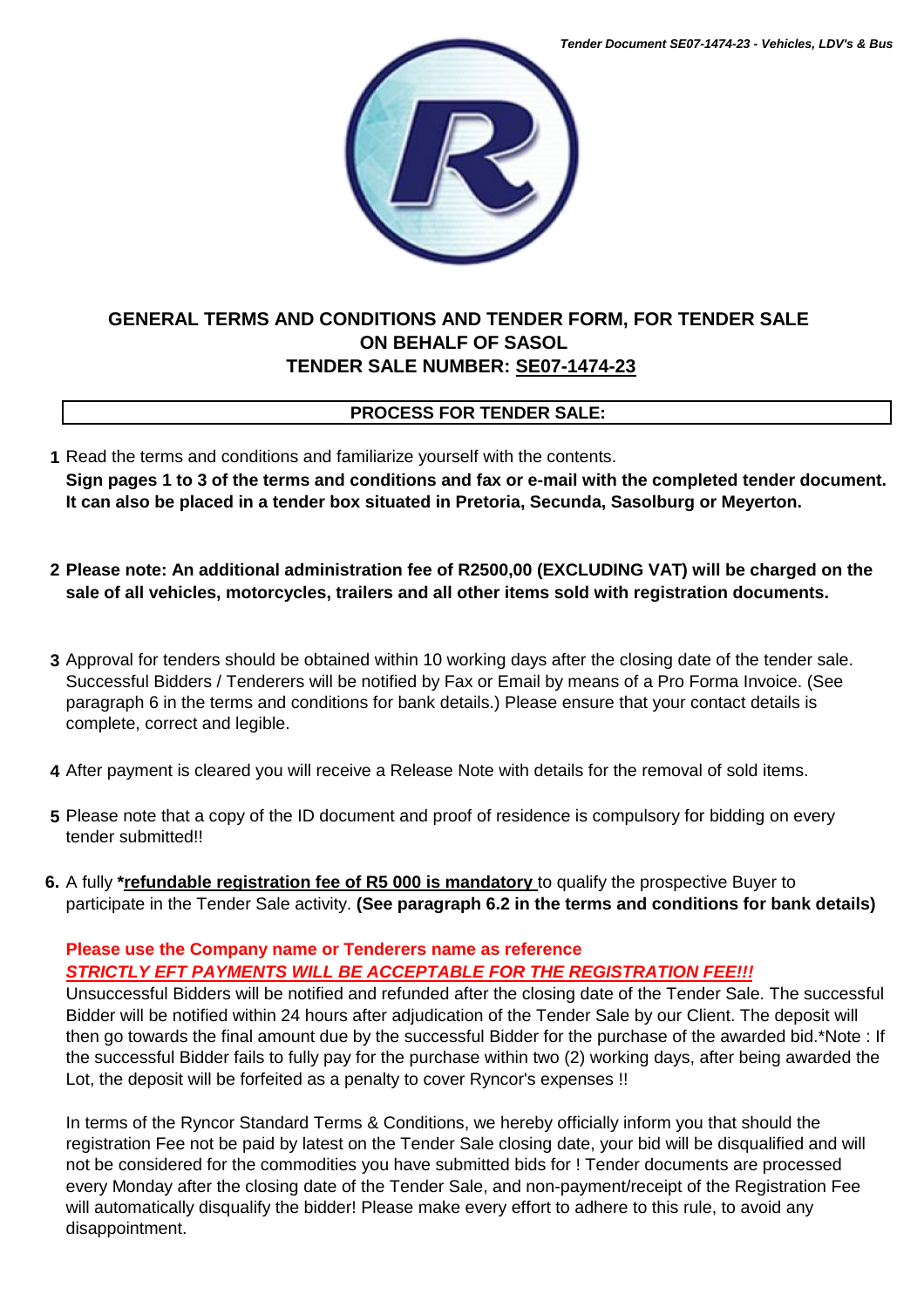

#### **GENERAL TERMS AND CONDITIONS AND TENDER FORM, FOR TENDER SALE ON BEHALF OF SASOL TENDER SALE NUMBER: SE07-1474-23**

**By bidding for any items included in the sale the bidder confirms that he accepts and is bound by the following terms and conditions:**

- **1** Bids must be sent to Ryncor Auctioneers, on or before **01 July 2022 at 12:00 pm.** Bids must be sent by: - fax to **086 696 5471 / 086 558 4185 / 086 558 5030**; - or by e-mail to: **[info@ryncor.com](mailto:info@ryncor.com)** - or **tender box. Important Notice: - The Bidder is responsible to ensure/confirm, that all bids submitted electronically / by fax / hand delivered in Tender Box, have actually been received by Ryncor, for inclusion in the Tender Sale process!**
- **2** The Seller is the sole owner of these goods. Ryncor Auctioneers acts as an agent for and on behalf of the Seller and does not have any rights title or interest in the ownership of these goods and does not accept any liability to any third party with regard to these goods.
- **3 A "Tender Sale" is a private treaty sale in which the Seller reserves the right to refuse an offer at any time without any justification or explanation. The Seller reserves the right to merge or split some lots and to withdraw items from the sale.**
- **\* Ryncor reserves the right not to accept the highest bid or any other bid !**
- **\* Ryncor reserves the right to negotiate with the Buyer a better price if the Seller rejects the highest bid.**
- **\* The negotiated price shall not be less than the highest bid received on auction/tender**
- **4** The Seller reserves the right to withhold delivery of items to any successful bidder until full payment is received.
- **5** Buyers will take full responsibility for the items as soon as final payment is received by Ryncor Auctioneers.
- **6** After awarding of the winning bid(s), the purchase price plus **5% Buyers** commission, **VAT applicable of 15%** and **R2500.00 (Excluding VAT) registration documentation handling fee** must be transferred within **48 hours** to Ryncor Auctioneer's bank account:

| Bank:                   | ABSA                                                                                                          |  |  |  |
|-------------------------|---------------------------------------------------------------------------------------------------------------|--|--|--|
| Branch:                 | Pretoria North                                                                                                |  |  |  |
| <b>IBranch code:</b>    | 632005                                                                                                        |  |  |  |
| <b>IAccount Number:</b> | 4053081330                                                                                                    |  |  |  |
|                         | Discos state veux reference number (Evemple: DCEC000) so obours on the Dre Ferme Invoice on all nouments mode |  |  |  |

Please state your reference number (Example: PSEC000) as shown on the Pro-Forma Invoice on all payments made to this account and fax or email proof of payment to 086 696 5471 / [info@ryncor.com](mailto:info@ryncor.com)

#### **All cash deposits including ATM cash deposits into this account are subject to a "Cash Deposit Fee" of R1.60 per R100.00**

**On all credit /debit card transactions, a 5% surcharge will be charged.**

- **6.1** If invoices are being paid by cheque or bank guarantee cheque, there will be a 10 day waiting period before the collection of the items can proceed.
- **6.2** A fully **\*refundable registration fee of R5,000 is mandatory** to qualify the prospective Buyer to participate in the Tender Sale.

| Bank:                   | ABSA           |                                           |
|-------------------------|----------------|-------------------------------------------|
| Branch:                 | Pretoria North | Only refundable fees into this account !! |
| Branch code:            | 632005         |                                           |
| <b>IAccount Number:</b> | 4066462915     |                                           |

**Please use the ompany name or Tenderers name as reference**

**STRICTLY EFT PAYMENTS WILL BE ACCEPTABLE FOR THE REGISTRATION FEE!!! All Tenderers not** 

**making use of the EFT system when paying there deposit, must allow for banking/admin charges when their deposits are being refunded by Ryncor!**

Unsuccessful Bidders will be refunded after adjudication of the Tender Sale by our Client. The successful Bidder will be notified within 24 hours after adjudication of the Tender Sale by our Client. The deposit will then go towards the final amount due by the successful Bidder or the purchase of the awarded bid.

**\*Note : If the successful Bidder fails to fully pay for the purchase within 48 hours, after being awarded the Lot(s), the deposit will be forfeited as a penalty to cover Ryncor's expenses!!**

**SIGNED: ……………..……………... DATE: ………….………...…..**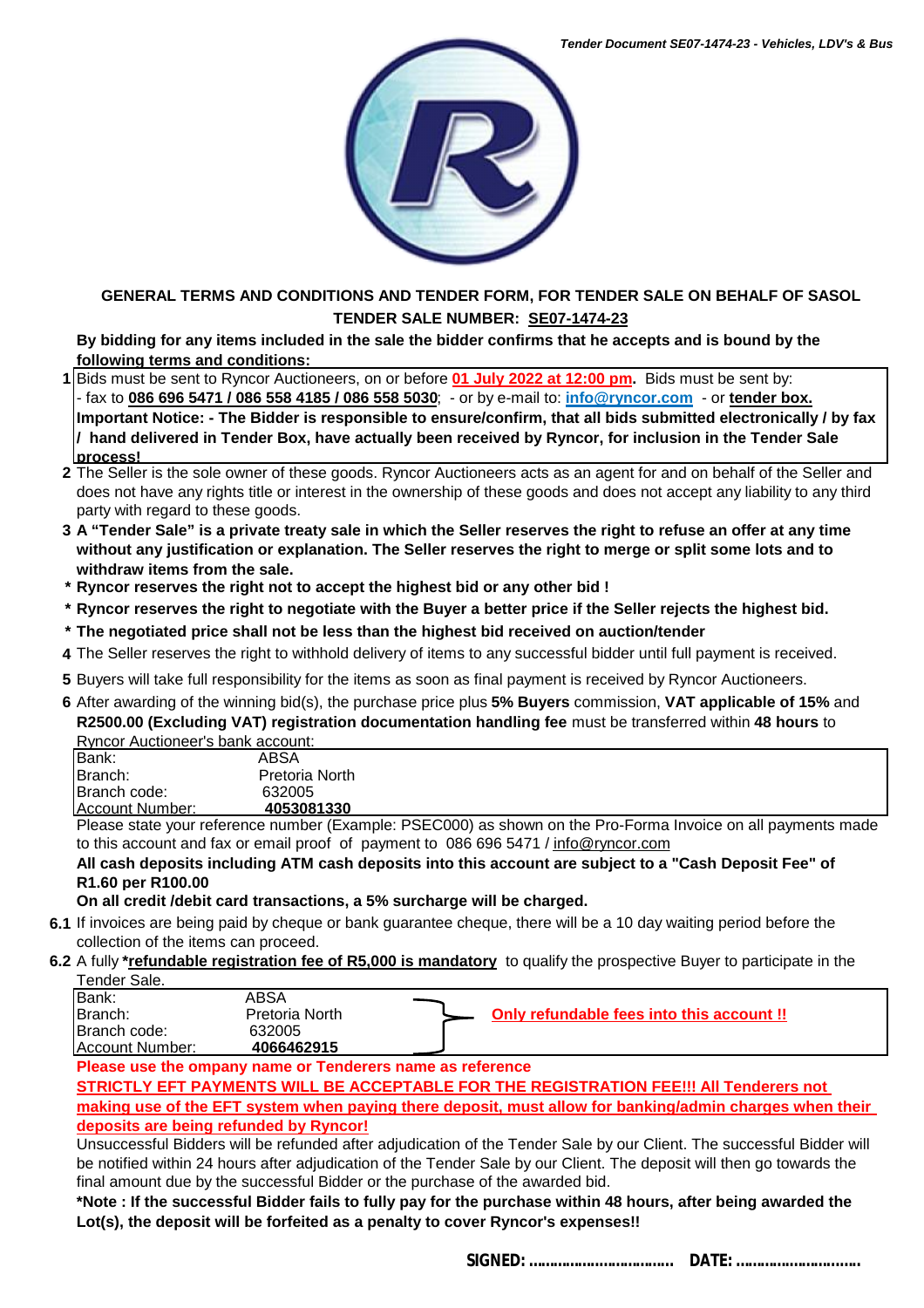

- **7** Foreign Buyers will be refunded for the VAT after receipt of the original exportation documentation properly stamped to prove that the export has been carried out.
- **8** Should the Buyer fail to proceed to pay in full within **48 hours** or cancel his bid, Ryncor Auctioneers will be entitled to a penalty fee amounting to **20%** of the bid amount from the Buyer and **forfeiting the R5,000** registration fee, as compensation for admin costs.

#### **Important Notice: -**

If financing is arranged through a Financial Institution, it must be noted that the required evaluation / approval / inspection of the commodity being purchased from Sasol, be done beforehand and on site Sasol RMM. No commodity will beallowed to leave Sasol's premises until paid in full!

**9** Once payment reflects in the Ryncor bank account, the Buyer will receive a release Note within 48 hours.

The Buyer then has ten (10) working days after the payment date to collect/remove his purchased goods from the premises. Failure to collect/remove the purchased items/vehicles within ten (10) working days will result in the items/vehicles being sold on a new Tender Sale, to recover Admin/storage fees. Any remaining proceeds from this sale will be reimbursed to the Buyer.

**Collection should be arranged with the Site one day in advance to allow arrangements for booking at Security collection times and days:**

- **\* Monday to Thursday 7am to 3pm; however arrival times for large items involving cranes and major loading procedures is NO later than 1pm.**
- **\* Late arrivals will not be accommodated and turned away.**
- **\* No collections on Fridays**
- **10** If it appears that an item cannot be delivered, totally or partially, by the Seller, for any reason whatsoever, Ryncor Auctioneers will be authorized to declare the sale null and void, after which Ryncor Auctioneers and/or the Seller will reimburse payments to the Buyer, but will not be liable to pay any damages to the Buyer.
- **11** The items (complete and/or parts) are sold "as is, where is", with no guarantee as regards to condition including any hidden flaws. In any event, the Buyer will be deemed to have carefully inspected the items he purchases beforehand. The Buyer will be deemed competent and to have been informed, before the closing date for biddings, of any error in the descriptions as well as any flaws or imperfections of the items.
- **12** The Seller shall not be liable for any damage to the Buyer's professional property, resulting from any flaws in the items.
- **13** Collection/dismantling of the items sold will be entirely at the buyer's cost and under his responsibility. Neither the Seller nor Ryncor Auctioneers shall be liable to the Buyer or any third party for additional costs due to the removal of the Items/vehicle from the Sasol premises. The Buyer shall be liable for any accident, damage to persons, to buildings or to the third party's property during dismantling and/or collection.

**Note :**

**\* Contact our office on telephone Pretoria-North: 012-546-8409/11, Meyerton: (016) 366-4046 Sasolburg: 016-960-2992, Secunda: 017-610-1606 to get details of Sasol approved Contractors.** 

- **\* Only roadworthy and licensed vehicles will be allowed on Sasol's premises. All vehicles will be inspected on arrival. If any defect is found as per the Road traffic legislation, a traffic violation notice will be issued by the Sasol traffic department. The vehicle will be turned away and loading can be refused due to safety risks and hazards.**
- **\* No children, firearms or alcohol are allowed on the Sasol premises.**
- **\* No Cameras, or Cell phones for the taking of photos are allowed on the Sasol premises.**
- **\* The removal must be arranged in its totality by the Buyer with no safety risk to Sasol.**
- **\* All goods may only be removed from Monday to Thursday and from 7:30 15:00 and Friday 7:30 12:00 at Pretoria-North, Sasolburg and Meyerton. Secunda goods may only be removed from Monday till Thursday from 7:30 - 14:00.**

**SIGNED: ……………..……………... DATE: ………….………...…..**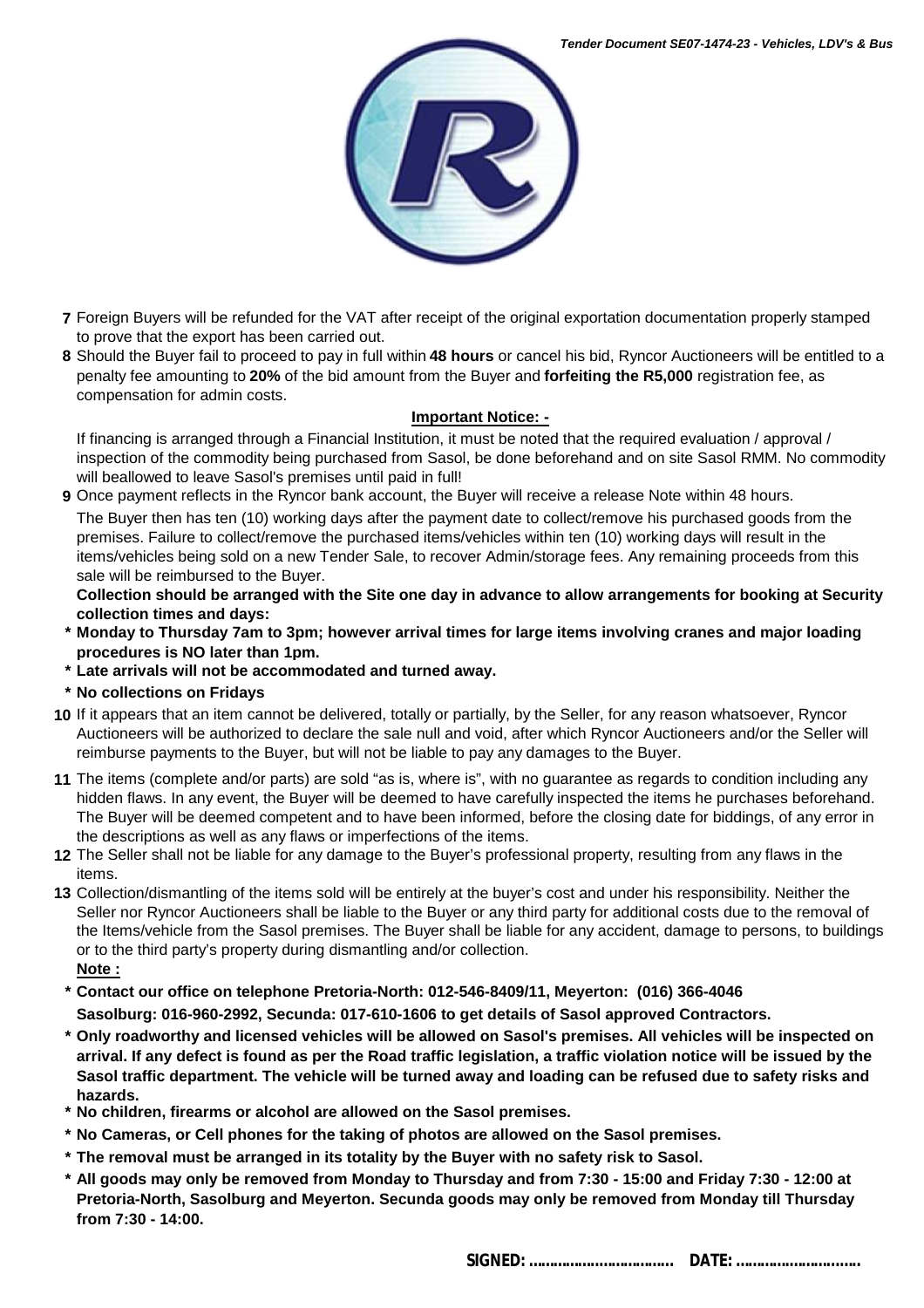

- **14** Neither the Seller nor Ryncor Auctioneers will be held responsible for the condition, description, quality, dimensions, year of manufacturing and completeness of the items as shown in the catalogue.
- **15** Pictures of the items shown in the Tender Sale documents/sales catalogue or sales lists are provided for the sole purpose of better differentiation and under no circumstances do they represent properties or characteristics of the items for sale.
- **16** Removal of the goods from the site shall be the responsibility of the Buyer, who shall remove the goods not later than ten (10) working days from the invoice date, having made prior arrangements to do so with Ryncor Auctioneers. The Buyer will be responsible for obtaining at his own expense, all necessary equipment for the removal of the Goods. Where the Vendor gives assistance to the Buver in connection with such removal, such assistance is given entirely at the Buyer's risk. Should items not be removed within the specified time frame, then Ryncor Auctioneers reserves the right to resell or dispose of the items without incurring any liability to the Buyer, or without prejudice claims of the Vendor or Auctioneer against the Buyer for breach of contract. The Buyer's also forfeits any deposit paid to Ryncor Auctioneers. Ryncor Auctioneers also reserves the right to charge the Buyer rent and costs incurred due to nonremoval of lots. The Buyer will be responsible for all damages caused to the building, plant and machinery or other lots, be it caused by the Buyer or any appointed contractor.
- **17** The Buyer declares to be duly entitled to sign and purchase the items on behalf of his company/cc/trust and agrees with the abovementioned general conditions of sale by Tender.
- **18 Please note: An additional administration fee of R2500,00 (EXCLUDING VAT) will be charged on the sale of all vehicles, motorcycles,trailers and all other items sold with registration documents. A copy of the ID document and proof of residence is mandatory for bidding on any vehicle !!**
- **19 The above mentioned items will be sold as "SCRAP".** The items are hereby sold to the Buyer as ("voetstoots, as is, where is") and Ryncor Auctioneers do not guarantee in any manner the quality and usefulness of the Items, except that when properly used it will not create a risk to health, nor shall Ryncor Auctioneers be responsible for any defects latent or patent or any damages resulting there from, and the Buyer hereby agrees to accept the items as they are with all their defects.

#### **19,1 PLEASE TAKE NOTE:**

**The estimated mass (in ton) in the "Description" column is only a theoretical weight, and will be confirmed once the goods are loaded over the Secunda RMM / Meyerton / Sasolburg weighbridge, for final reconciliation and payment/refund!**

**20** When doing a site visit to view the Goods up for a Tender Sale, the prospective Buyer must ensure he arranges to be booked in by a Sasol Supply chain Services Redundant Materials Management employee the day prior to his visit on; **Tel no: 017-610-1606 (Secunda), Tel no: 016-960-2992 (Sasolburg) and Tel no: 016-366-4046 (Meyerton).** 

**Important note: - A** bar coded ID document and the correct PPE wear is also required. Visitors/Contractors are required to view a safety video at the Sasol Security Offices

- **20,1 The SA Immigration Act. has strict requirements for any 'Other Country National (OCN)' that plan to visit South Africa. In order to operate within the parameters of the law it is critical to ensure that access to Sasol premises is aligned with the relevant legal requirements outlined in the Act. Therefore all OCN individuals must notify SASOL RMM/RYNCOR 72 hours (working hours) before intending to visit the Sasol site and send a copy of the valid passport and work permit / business endorsements in order to ensure compliance, alignment and easy access to Sasol premises.**
	- **21** The Buyer hereby, in terms of Section 10 of the Occupational Health and Safety Act, No 85 of 1993, undertakes in writing or by signing of a Letter of Award to take all the necessary steps to ensure, as far as it is reasonably practical, that the items purchased will be used in a safe manner for what they are designed for and without risks to health when properly used and that it complies with the prescribed requirements. The undertaking shall have the effect of relinquish Ryncor Auctioneers and Sasol Shared Services the duty imposed upon them by this Section 10 to such an extent as may be reasonable having regard to the terms of the undertaking.

**SIGNED: ……………..……………... DATE: ………….………...…..**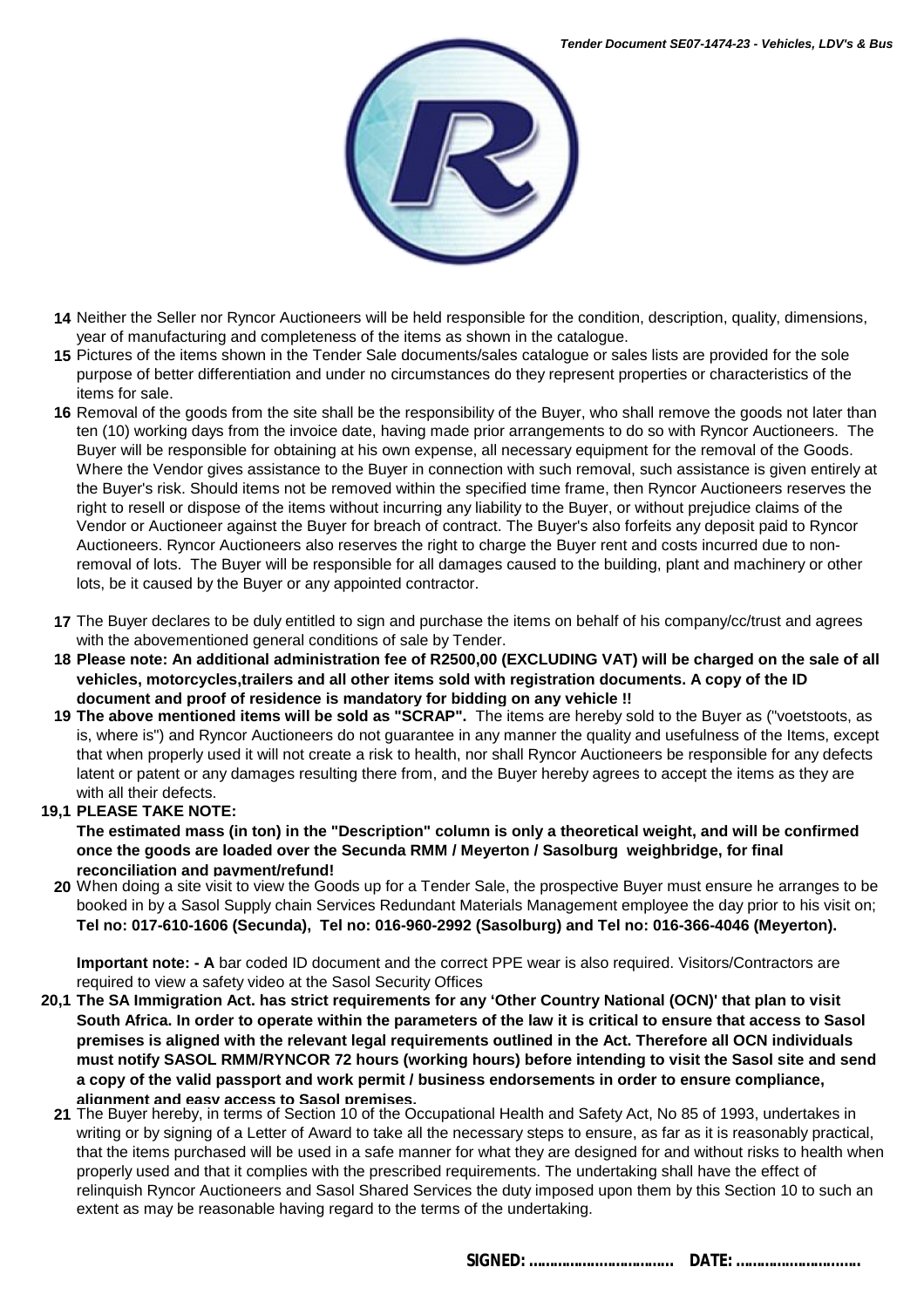

**22** The Buyer further undertakes to abide by all internal SHE *(Safety, Health & Environmental)* prescriptions of the Seller (Company) inclusive of requirements for the safe decommissioning, dismantling, up-liftment / rigging, loading and transportation of the purchased commodities. Depending of the nature and size of the purchased item, a comprehensive Environmental Management Plan (EMP) could be required.

**(This aspect to be discussed by the prospective Buyer when submitting his bid)**

- **23** The rules of this Tender Sale comply with section 45 of the Consumer Protection Act, 68 of 2008 ("the Act") and the regulations thereto. Any person attending the Tender Sale to bid on behalf of another person must produce a letter of authority which meets the requirements of regulation 32(3) of the regulations to the Act. Any person bidding on behalf of a company must produce a letter of authority on the letterhead of the company as well as a certified copy of a resolution authorising him or her to bid. All persons intending to bid must register prior to the Tender Sale and must provide a copy of their identity documents and proof of residence.
- **24** The Buyer shall indemnify and keep Ryncor Auctioneers/Sasol indemnified against all losses for death or injury to its employees, its contractors and / or its contractors losses for death or injury to its employees, its contractors and / or its contractors personnel and / or death or injury or damage to health of third parties or damage to anything attributable to this sales transaction, and against all claims, demands, proceedings, costs, charges and expenses arising in connection with this sale agreement.

**Important Notice: -** For the removal of equipment/structures/plant facilities from any Sasol BU/Plant or Mine area, the successful Bidder must enter into a Memorandum of Agreement with Sasol. All successful bidders for TV sets must furnish Ryncor with a copy of his/her valid TV license before the Release Note for removing the set will be issued!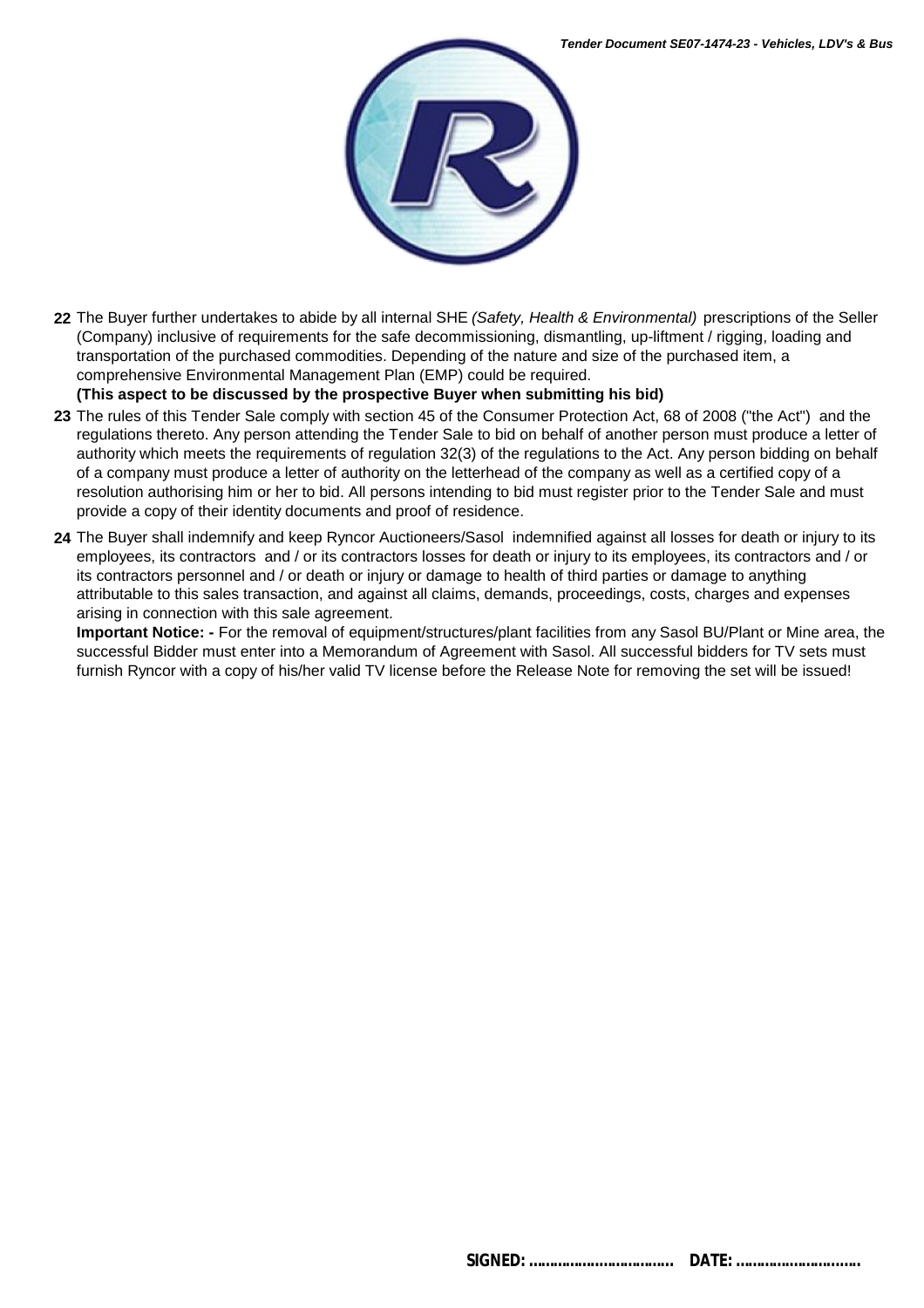

In favour of Ryncor Auctioneers cc (hereinafter referred to as "Ryncor")

I, the undersigned,  $\Box$ hereby agree as follows:

WHEREAS Ryncor has the intention to sell articles to me, on behalf of the Seller, on the following auction/tender provided my bid is the highest:

#### **Tender number: SE 07-1474-23** (hereinafter referred to as "the article/s")

AND WHEREAS I intend to purchase the article's from Ryncor and bid a purchase price in consideration for the article/s;

#### *NOW THEREFORE:*

- 1 I acknowledge that the article/s is/are sold voetstoots/COA/as per MSDS without any warranties, whether express or implied and Ryncor shall not be liable for any defects whether patent, latent or otherwise in the article/s nor for any damages suffered by me by reason of such defects.
- 2 I will not have any claim whatsoever against Ryncor for any deficiency in the article/s which may be revealed after the purchase thereof.
- 3 I acknowledge that I am aware of the meaning of the expression **"voetstoots, as is, where is /COA-Certificate Of Analysis/as per MSDS-Material Safety Data Sheet**'
- 4 Ryncor and/or Ryncor employees shall not be liable for any loss and/or damage of whatsoever nature and howsoever caused, including any damage caused by the negligence of Ryncor, any Ryncor employee and/or any other person, suffered by me (to my person or property) as a result, directly or indirectly of the purchase and sale of the article/s and Ryncor and/or any Ryncor employee shall not be liable for any consequential indirect loss and/or damage arising there from.
- 5 I hereby indemnify and hold Ryncor and any Ryncor employee harmless against all liabilities, claims, losses and damage of whatsoever nature and howsoever caused which Ryncor and/or any Ryncor employee and/ or any other person may sustain as a result, directly or indirectly, of the purchase and sale of the article/s.
- 6 I acknowledge that the articles are sold as redundant material and I hereby undertake the following:
- 6,1 I shall not use the articles or any part or component thereof for any purpose which renders such use illegal or unsuitable;
- 6,2 In the event that I require refurbishment of the articles I shall take all the required steps in order to ensure that the refurbishment complies fully with the provisions of the Occupational Health and Safety Act, No 85 of 1993 (The "OHS Act");
- 6,3 I shall procure the necessary certification by a competent or accredited person or institution for such purpose verifying that the refurbishment complies with the provisions of the OHS Act.
- 7 In the event of bidding on a **vehicle**, with the intention to buy the vehicle, I acknowledge the following additional points:
- 7,1 Before buying/bidding on the vehicle/s, I have been informed on the tender/auction document of the Vehicle's roadworthy status, (not registered, deregistered, scrapped or dealerstock). I further understand that all information rendered to me on the vehicle is done in good faith, and that Ryncor cannot be held liable for anything said or implied on the general condition. I accept the status of the registration document and understand the proses to be followed by myself or the company I'm bidding for, to get the vehicle/s.
- 7,2 I take full responsibility for the registration of any one or more of the vehicles bought by me should I wish to do so, and/or to obtain certificates of roadworthiness and that I am responsible to take all steps necessary in this regard and to carry all costs associated with registering any one or more of the vehicles and/or obtaining certificates of roadworthiness for the vehicle/s, including any costs incurred to get the vehicle/s in a roadworthy condition and that I will not require any assistance from RYNCOR in this regard
- 7,3 I buy the vehicle/s listed above voetstoots and entirely at my own risk or at the risk of the company I'm bidding for and that no warranty or representations whatsoever have been made in respect of the vehicle/s by RYNCOR
- 7,4 I and/or the company I'm bidding for, hereby indemnify RYNCOR and holds RYNCOR harmless against all claims, liabilities, costs, expenses, damages, compensation and losses [including any direct, indirect or consequential losses, loss of profit, loss of reputation and all interest, penalties and legal and attorneys' fees as between attorney and client and claims by my dependants /directors, employees, agents or representatives) arising out of or in connection with death, personal injury, sickness, disease, damage to or loss of property suffered by myself or any one of my dependants or by the company I'm bidding for, or any one of its directors, employees, agents or representatives and arising out of or in connection with the sale of the vehicle/s.

This indemnity shall be applicable to all agents, representatives, directors, employees and principals of Ryncor Auctioneers

SIGNED AT: \_\_\_\_\_\_\_\_\_\_\_\_\_\_\_\_\_\_\_\_\_\_\_\_\_\_\_\_\_\_\_\_\_\_\_\_\_ ON THIS: \_\_\_\_\_\_\_ DAY OF: \_\_\_\_\_\_\_\_\_\_\_\_\_\_\_\_\_\_\_\_\_\_\_\_\_\_\_\_\_\_\_\_\_\_\_\_\_\_\_\_\_\_\_\_ DR/MR/MS: \_\_\_\_\_\_\_\_\_\_\_\_\_\_\_\_\_\_\_\_\_\_\_\_\_\_\_\_\_\_\_\_\_\_\_ SIGNATURE: \_\_\_\_\_\_\_\_\_\_\_\_\_\_\_\_\_\_\_\_\_\_\_\_\_\_\_\_\_\_\_\_\_\_\_\_\_\_\_\_\_ CONTACT NUMBER: \_\_\_\_\_\_\_\_\_\_\_\_\_\_\_\_\_\_\_\_\_\_\_\_\_\_\_\_ WITNESS: \_\_\_\_\_\_\_\_\_\_\_\_\_\_\_\_\_\_\_\_\_\_\_\_\_\_\_\_\_\_\_\_\_\_\_\_\_\_\_\_\_\_\_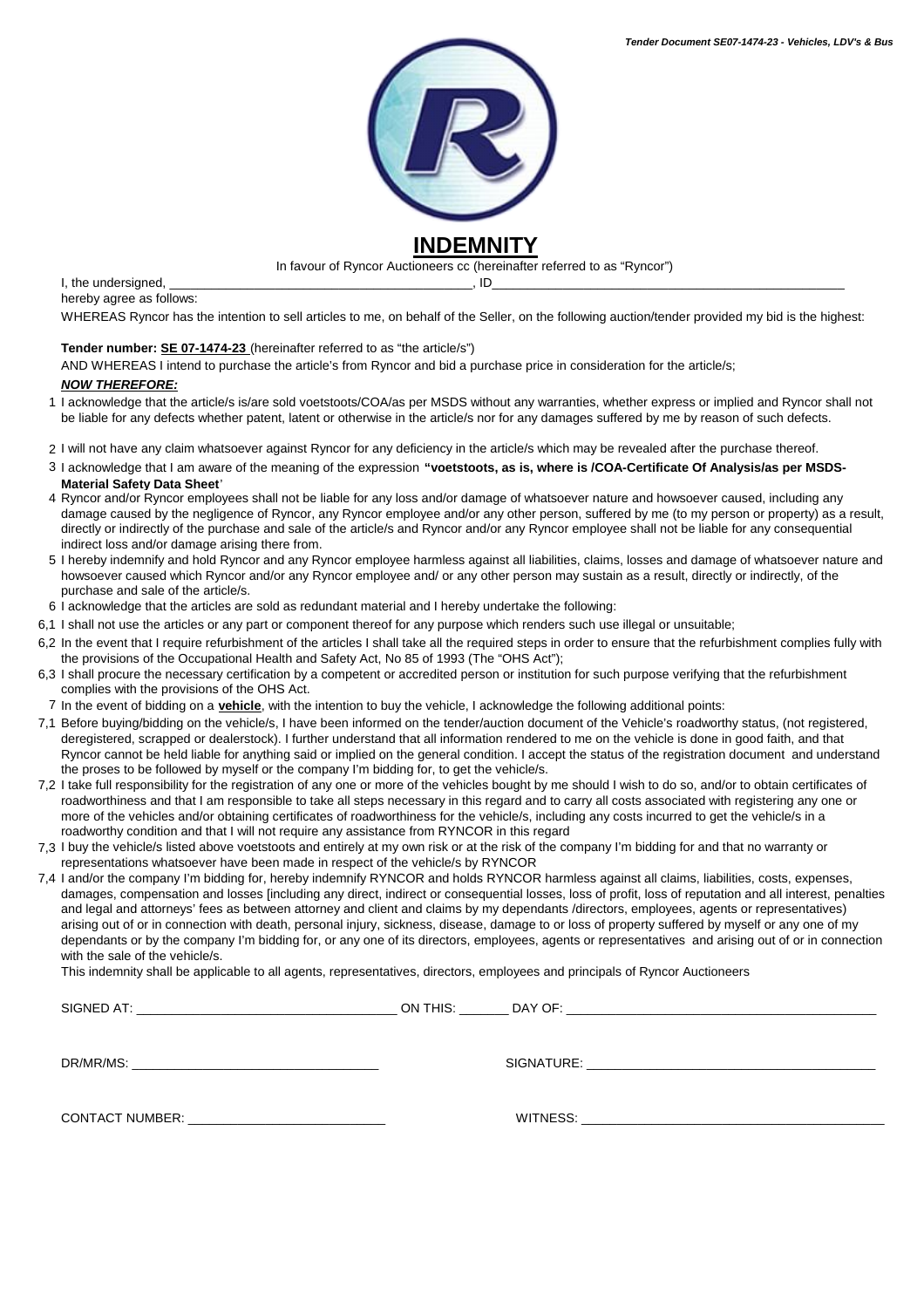

## **POPI CONSENT REGISTRATION OF TENDERS**

I/We \_\_\_\_\_\_\_\_\_\_\_\_\_\_\_\_\_\_\_\_\_\_\_\_\_\_\_\_\_ hereby agree to provide our personal information to Ryncor Auctioneers, on the express understanding that:

- 1. This constitutes our consent, as required under Section 11 (1) (a) of the Protection of Personal Information Act 4 of 2013 ("POPI").
- 2. The tender processing and finance staff of Ryncor Auctioneers will have access to our personal details which have been furnished to them for the purpose of attending to the registration of a tender over the assets referred in the tender document.
- 3. Ryncor Auctioneers are authorized to release our personal information to the seller, as well as any other Related Party/Parties, solely for the purposes of this transaction.
- 4. The personal data will be used only for the purposes in 2 and 3 above of this consent.
- 5. Ryncor Auctioneers will in addition to its POPI compliance store our details, as provided for and specified by the Legal Practice Council from time to time.
- 6. I/We hereby consent to receive Newsletters and/or other useful information from Ryncor Auctioneers in the future.

**Signature** 

\_\_\_\_\_\_\_\_\_\_\_\_\_\_\_\_\_\_\_\_\_\_\_\_\_\_\_\_\_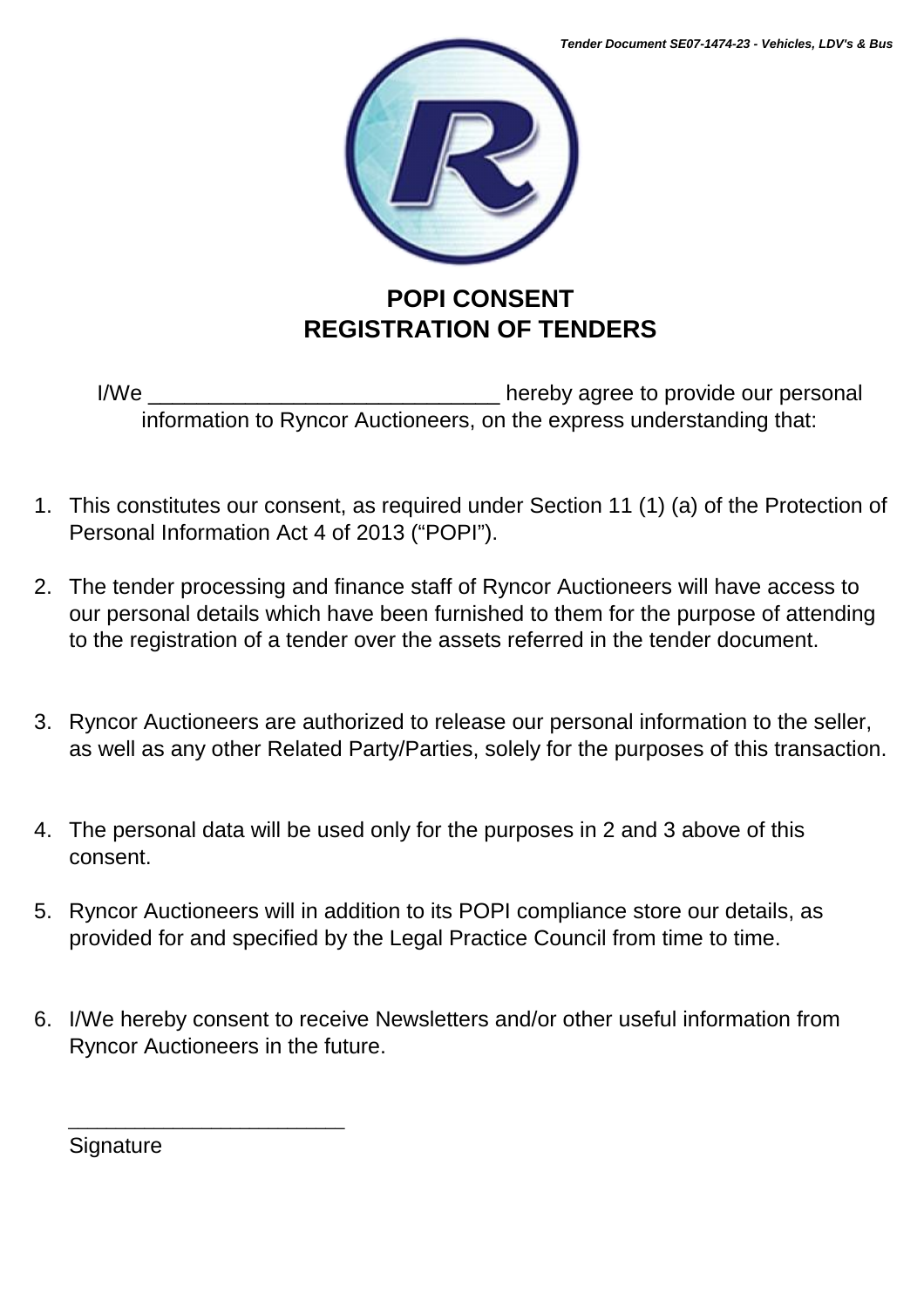

### **TENDER REGISTRATION FORM**

#### **Declaration of agreement by the undersigned with the general terms and conditions of this tender sale.**

I/We, the undersigned  $\blacksquare$ the following irrevocable bid(s), without any restrictions according to the general terms and conditions of this tender sale by this, to purchase the materials as follows:

#### **\* PLEASE COMPLETE ALL THE REQUESTED FIELDS BELOW IN CAPITAL LETTERS TO PREVENT BID CANCELLATION**

#### **NAME OF COMPANY:**

**NAME AND SURNAME:**

**COMPANY VAT REGISTRATION NUMBER:**

**ID NUMBER AND COPY OF ID DOCUMENT:**

**PHYSICAL ADDRESS:**

**POSTAL ADDRESS:**

**CODE: COUNTRY:**

**TELEPHONE NUMBER (BUSINESS HOURS):**

**MOBILE TELEPHONE NUMBER:**

**FAX NUMBER:**

**E-MAIL ADDRESS:** 

SIGNATURE: COMPANY STAMP:

**DATE: TIME: PLACE:**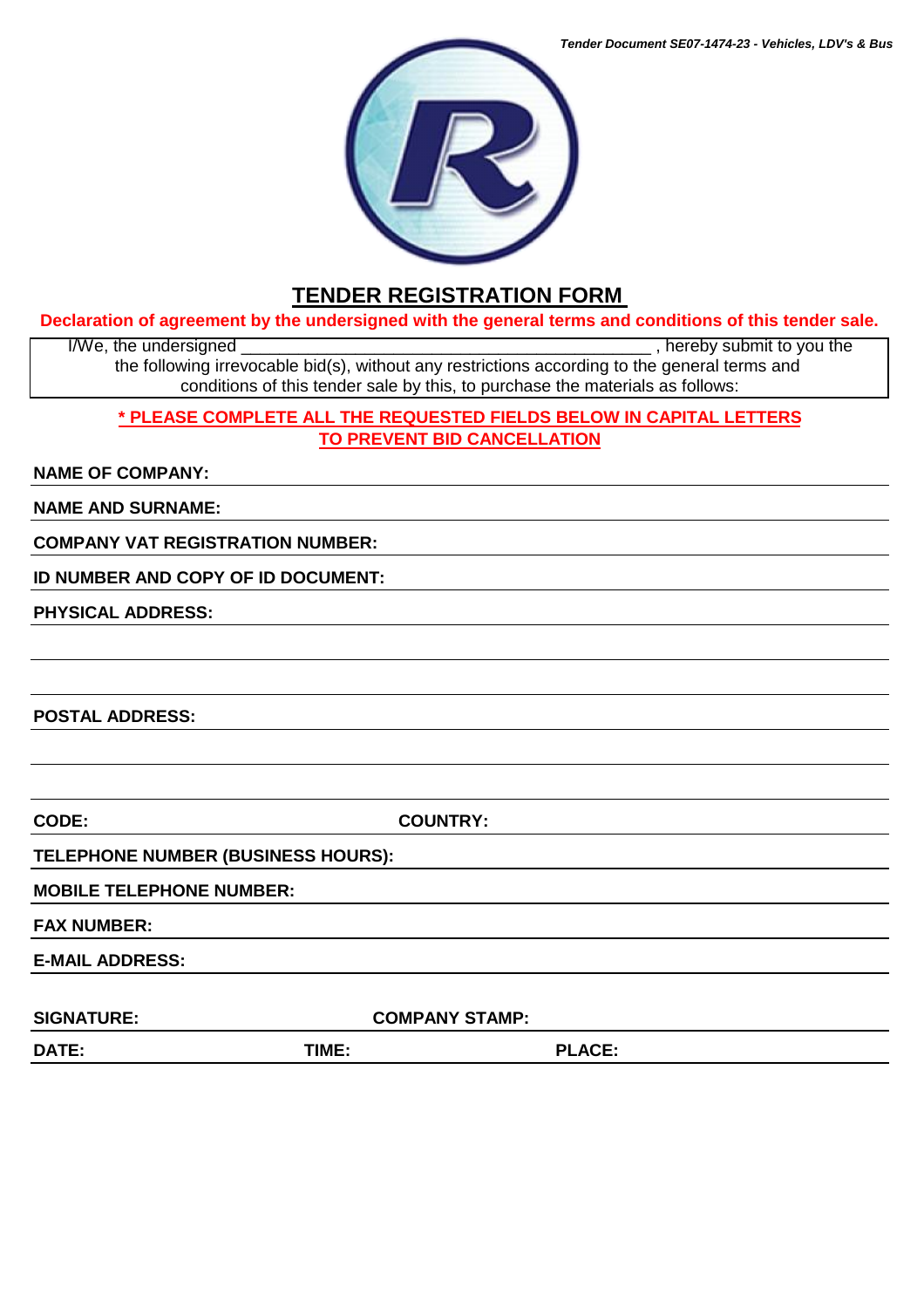| <b>TENDER ITEMS</b> |                               |                                                                                                                                                                                                                                                                                                                                                                                                                                                                                                        |               |                                                               |  |  |
|---------------------|-------------------------------|--------------------------------------------------------------------------------------------------------------------------------------------------------------------------------------------------------------------------------------------------------------------------------------------------------------------------------------------------------------------------------------------------------------------------------------------------------------------------------------------------------|---------------|---------------------------------------------------------------|--|--|
| <b>LOT NO</b>       | BU NO.                        | <b>DESCRIPTION</b>                                                                                                                                                                                                                                                                                                                                                                                                                                                                                     | <b>REG NO</b> | <b>AMOUNT IN RAND</b><br>(Excluding VAT & Buyer's Commission) |  |  |
| LOT SE001           | SE/MINE/JCD938MP/22           | <b>Toyota Hilux, Diesel</b><br><b>CODE 3, DEREGISTER</b><br>Reg: JCD 938 MP (LDV 1275)<br>Register No: GMH367L<br>VIN: AHTEB6CB702502964<br>Engine: Could Not Verify<br>Transmission: Manual<br>Colour: White<br>Year: 2016<br>KM: Could Not Verify<br>Extras: None<br>Condition: Headlights Damaged, Cab Damaged, Front<br>Bumper Damaged, Seats Damaged, Dash Damaged,<br>Mirrors Damaged, Carpets And Upholstery Damaged,<br>Tyres 70%<br>Keys: No                                                  | 1663          |                                                               |  |  |
| OT SE002            | SE/MINE/HFP694MP/22           | <b>Toyota Hilux, Diesel</b><br><b>CODE 3, DEREGISTER</b><br>Reg: HFP 694 MP (LDV 1107)<br>Register No: FMJ736L<br>VIN: AHTCS12G207612461<br>Engine: Could Not Verify<br>Transmission: Manual<br>Colour: White<br>Year: 2013<br>KM: Could Not Verify<br>Extras: None<br>Condition: Cab Damaged, Front Bumper Damaged,<br>Front Fenders Damaged, Front Doors Damaged, Rear<br>Bumper Damaged, Seats Damaged, Hood Lining<br>Damaged, Door Panels Damaged, Right Mirror<br>Missing, Tyres 50%<br>Keys: No | 1649          |                                                               |  |  |
|                     | LOT SE003 SE/MINE/FMW561MP/22 | <b>Toyota Hilux, Diesel</b><br><b>CODE 3, DEREGISTER</b><br>Reg: FMW 561 MP<br>Register No: DRD297L<br>VIN: AHTCS12G607560509<br>Engine: Could Not Verify<br><b>Transmission: Manual</b><br>Colour: White<br>Year: 2011<br>KM: 146455<br>Extras: None<br>Condition: Left Headlight Damaged, Left Corner Light<br>Damaged, Cab Damaged, Front Bumper Damaged,<br>Bonnet Damaged, Seats Damaged, Dash Damaged,<br>Tyres 40%<br>Keys: Yes                                                                 | 1665          |                                                               |  |  |
| LOT SE004           | SE/MINE/FYV370MP/22           | Toyota Hilux, Diesel<br><b>CODE 3, DEREGISTER</b><br>Reg: FYV 370 MP (LDV 1058)<br>Register No: FDS601L<br>VIN: AHTCS12G507591573<br>Engine: Could Not Verify<br>Transmission: Manual<br>Colour: White<br>Year: 2013<br>KM: Could Not Verify<br><b>Extras: None</b><br>Condition: Cab Damaged, Front Bumper Damaged,<br>Front Fenders Damaged, Seats Damaged, Hood<br>Lining Damaged, Dash Damaged, Right Mirror<br>Missing, Tyres 60%<br>Keys: No                                                     | 1647          |                                                               |  |  |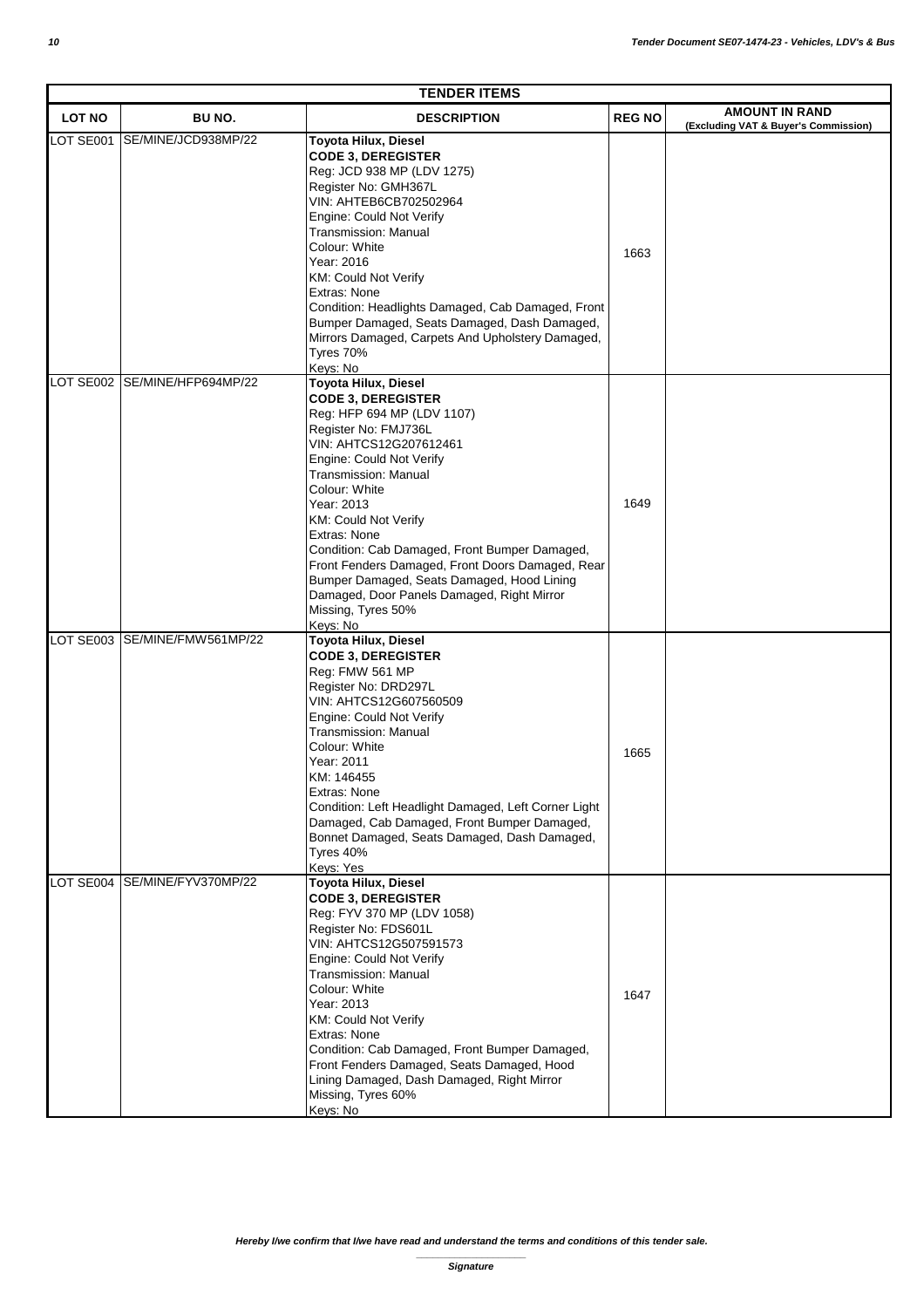| <b>TENDER ITEMS</b> |                               |                                                                                                                                                                                                                                                                                                                                                                                                                                                                                                                                                                  |               |                                                               |  |
|---------------------|-------------------------------|------------------------------------------------------------------------------------------------------------------------------------------------------------------------------------------------------------------------------------------------------------------------------------------------------------------------------------------------------------------------------------------------------------------------------------------------------------------------------------------------------------------------------------------------------------------|---------------|---------------------------------------------------------------|--|
| <b>LOT NO</b>       | BU NO.                        | <b>DESCRIPTION</b>                                                                                                                                                                                                                                                                                                                                                                                                                                                                                                                                               | <b>REG NO</b> | <b>AMOUNT IN RAND</b><br>(Excluding VAT & Buyer's Commission) |  |
| LOT SE005           | SE/PRELUDE/HVW599MP/22        | BMW 320i, Petrol<br><b>CODE 2, DEALERSTOCK</b><br>Reg: HVW 599 MP<br>Register No: NGH620W<br>VIN: WBAPG56070NM25553<br>Engine: Could Not Verify<br>Transmission: Auto<br>Colour: Blue<br>Year: 2011<br>KM: 254132<br>Extras: Sunroof<br>Condition: Front Bumper Damaged, Left Front Fender<br>Damaged, Bonnet Damaged, Right Front Door<br>Damaged, Rear Bumper Damaged, Right Door<br>Handle Damaged, Right Front Window Damaged,<br>Right Front Door Panel Missing, Tyres 40%<br>Keys: Yes                                                                     | <b>INS371</b> |                                                               |  |
|                     | LOT SE006 SE/INS/FDC388FS/22  | Volkswagen Tiguan, Diesel<br><b>CODE 2, DEALERSTOCK</b><br>Reg: FDC 388 FS<br>Register No: DFX154K<br>VIN: WVGZZZ5NZAW071001<br>Engine: Could Not Verify<br>Transmission: Auto<br>Colour: Silver<br>Year: 2010<br>KM: 312457<br>Extras: Bull bar<br>Condition: Left Headlight Missing, Left Front Indicators<br>Missing, Cab Damaged, Front Bumper Missing, Front<br>Fenders Damaged, Left Front Door Damaged, Left<br>Mirror Missing, Tyres 50%<br>Keys: Yes                                                                                                    | <b>INS372</b> |                                                               |  |
|                     | LOT SE007 SE/MINE/JCS526MP/22 | Toyota Hilux, Diesel<br><b>CODE 3, DEREGISTER</b><br>Reg: JCS 526 MP (LDV 1287)<br>Register No: GMP902L<br>VIN: AHTEB6CB802503217<br>Engine: Could Not Verify<br>Transmission: Manual<br>Colour: White<br>Year: 2016<br><b>KM: Could Not Verify</b><br>Extras: None<br>Condition: Right Headlight Missing, Indicators<br>Damaged, Cab Damaged, Front Bumper Missing,<br>Front Fenders Damaged, Bonnet Damaged, Front<br>Doors Damaged, Rear Bumper Damaged, Seats<br>Damaged, Right Door Panel Missing, Dash Stripped,<br>Mirrors Missing, Tyres 30%<br>Keys: No | 1677          |                                                               |  |
| <b>LOT SE008</b>    | SE/PRELUDE/DK48XFGP/22        | <b>Renault Clio, Petrol</b><br><b>CODE 2, DEALERSTOCK</b><br>Reg: DK 48 XF GP<br>Register No: TRY072W<br>VIN: VF15R0K0H50036354<br>Engine: Could Not Verify<br>Transmission: Manual<br>Colour: Silver<br>Year: 2014<br>KM: 156739<br>Extras: None<br>Condition: Right Stop Light Not Working, Tail Lights<br>Damaged, Cab Damaged, Rear Bumper Damaged,<br>Tyres 50%<br>Keys: Yes                                                                                                                                                                                | <b>INS375</b> |                                                               |  |

*Hereby I/we confirm that I/we have read and understand the terms and conditions of this tender sale.*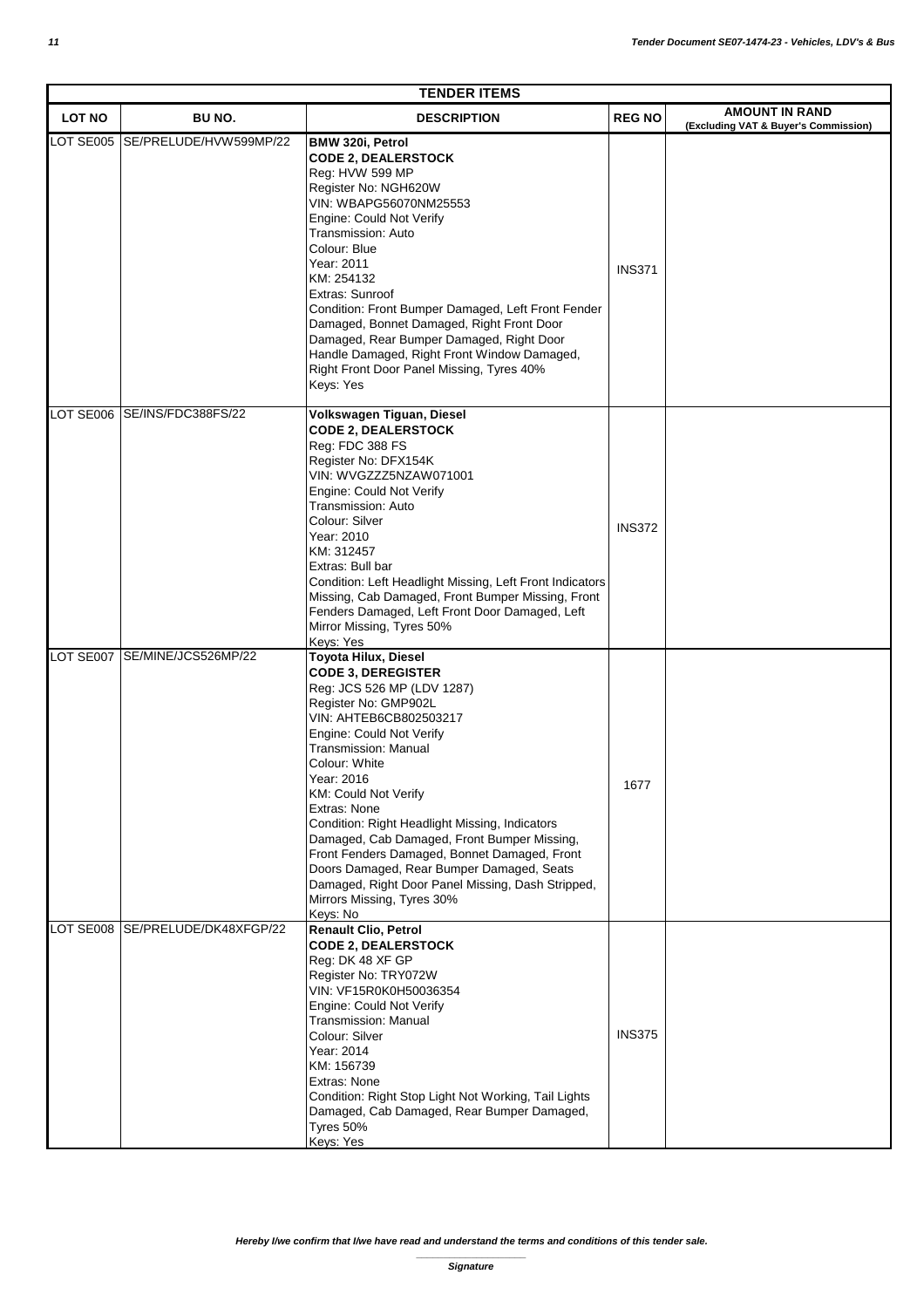|               | <b>TENDER ITEMS</b>              |                                                                                                                                                                                                                                                                                                                                                                                                                                                                                                                                                                                       |               |                                                               |  |  |
|---------------|----------------------------------|---------------------------------------------------------------------------------------------------------------------------------------------------------------------------------------------------------------------------------------------------------------------------------------------------------------------------------------------------------------------------------------------------------------------------------------------------------------------------------------------------------------------------------------------------------------------------------------|---------------|---------------------------------------------------------------|--|--|
| <b>LOT NO</b> | BU NO.                           | <b>DESCRIPTION</b>                                                                                                                                                                                                                                                                                                                                                                                                                                                                                                                                                                    | <b>REG NO</b> | <b>AMOUNT IN RAND</b><br>(Excluding VAT & Buyer's Commission) |  |  |
| LOT SE009     | SE/PRELUDE/NUZ3840/22            | Volkswagen Polo, Petrol<br><b>CODE 3, DEREGISTER</b><br>Reg: NUZ 3840<br>Register No: CVT422K<br>VIN: AAVZZZ9NZ9U001170<br>Engine: Could Not Verify<br>Transmission: Manual<br>Colour: Silver<br>Year: 2008<br>KM: 182151<br>Extras: None<br>Condition: Front Bumper Damaged, Left Front Fender<br>Damaged, Windscreen Damaged, Dash Damaged,<br>Radiator cap Missing, Tyres 30%<br>Keys: Yes                                                                                                                                                                                         | <b>INS363</b> |                                                               |  |  |
| LOT SE010     | SE/PRELUDE/FT81SCGP/22           | Ford Focus Ecoboost, Petrol<br><b>CODE 3, DEREGISTER</b><br>Reg: FT 81 SC GP<br>Register No: XKB733W<br>VIN: WF05XXGCC5GL73377<br>Engine: Could Not Verify<br><b>Transmission: Manual</b><br>Colour: Silver<br>Year: 2017<br>KM: Could Not Verify<br>Extras: None<br>Condition: Engine Incomplete, Tyres 40%<br>Keys: Yes                                                                                                                                                                                                                                                             | <b>INS380</b> |                                                               |  |  |
| OT SE011      | SE/INS/HGZ963MP/22               | Mitsubishi Pajero, Diesel<br><b>CODE 3, DEREGISTER</b><br>Reg: HGZ 963 MP<br>Register No: TNJ179W<br>VIN: MMBGYKH40EF004899<br>Engine: Could Not Verify<br>Transmission: Auto<br>Colour: White<br>Year: 2014<br>KM: 250711<br>Extras: Bull bar<br>Condition: Right Rear Indicator Damaged, Right<br>Stoplight Damaged, Right Tail Light Damaged, Cab<br>Damaged, Right Front Door Damaged, Airbags<br>Deployed, Rear Bumper Damaged, Door Handles<br>Damaged, Windscreen Damaged, Seats Damaged,<br>Dash Damaged, Right Mirror Damaged, Tyres 70%<br>Keys: Yes                        | <b>INS373</b> |                                                               |  |  |
|               | LOT SE012 SE/PRELUDE/HTN477MP/22 | Volkswagen Polo, Petrol<br><b>CODE 3, DEREGISTER</b><br>Reg: HTN 477 MP<br>Register No: FZR100K<br>VIN: AAVZZZ6RZFU002375<br>Engine: Could Not Verify<br><b>Transmission: Manual</b><br>Colour: Silver<br>Year: 2014<br>KM: Could Not Verify<br>Extras: None<br>Condition: Headlights Missing, Indicators Missing,<br>Front Bumper Missing, Front Fenders Damaged,<br>Bonnet Damaged, Rear Bumper Damaged, Back<br>Window Missing, Seats Damaged, Hood Lining<br>Damaged, Right Front safety Belt Damaged, Radiator<br>Cap Missing, Radiator Feed Cap Missing, Tyres 30%<br>Keys: Yes | <b>INS360</b> |                                                               |  |  |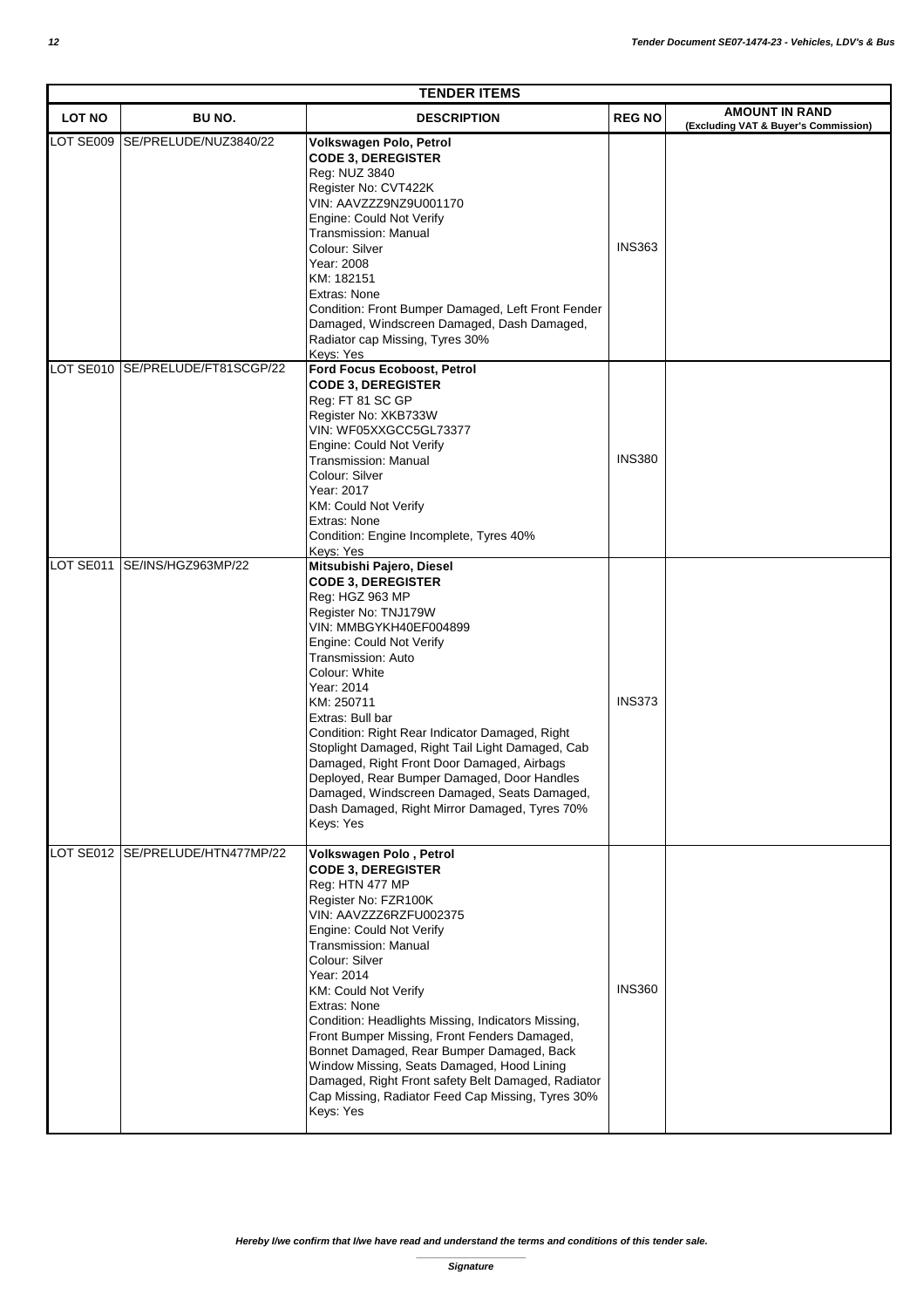|               | <b>TENDER ITEMS</b>           |                                                                                                                                                                                                                                                                                                                                                                                                                                                                                                                       |               |                                                               |  |  |  |
|---------------|-------------------------------|-----------------------------------------------------------------------------------------------------------------------------------------------------------------------------------------------------------------------------------------------------------------------------------------------------------------------------------------------------------------------------------------------------------------------------------------------------------------------------------------------------------------------|---------------|---------------------------------------------------------------|--|--|--|
| <b>LOT NO</b> | <b>BU NO.</b>                 | <b>DESCRIPTION</b>                                                                                                                                                                                                                                                                                                                                                                                                                                                                                                    | <b>REG NO</b> | <b>AMOUNT IN RAND</b><br>(Excluding VAT & Buyer's Commission) |  |  |  |
|               | LOT SE013 SE/MINE/DHN676MP/20 | Toyota Hilux, Diesel D4D Double Cab 4X4<br><b>CODE 2, DEALERSTOCK</b><br>Reg: DHN 676 MP (LDV 502)<br>Register No: GTD253S<br>VIN: AHTFR22G506002638<br>Engine: Could Not Verify<br><b>Transmission: Manual</b><br>Colour: White<br>Year: 2006<br>KM: Could Not Verify<br>Extras: Towbar<br>Condition: Front Bumper Missing, Front Fenders<br>Rusted, Right Headlight Missing, Dome Skin<br>Damaged, Seats Damaged, Carpets And Upholstery<br>Damaged, No Ignition, Tyres 50%<br>Keys: No                             | 1402          |                                                               |  |  |  |
| LOT SE014     | SE/MINE/DYN308MP/21           | Toyota Hilux, Diesel<br><b>CODE 2, DEALERSTOCK</b><br>Reg: DYN 308 MP, (LDV 753)<br>Register No: CXD124L<br>VIN: AHTCS12G407524298<br>Engine: Could Not Verify<br><b>Transmission: Manual</b><br>Colour: White<br>Year: 2008<br>KM: Could Not Verify<br>Extras: Towbar<br>Condition: Tailgate Damaged, Seats Damaged,<br>Fenders Rusted, Some Body Damage<br>Tires 50%<br>Keys: No                                                                                                                                    | 2011          |                                                               |  |  |  |
|               | LOT SE015 SE/MINE/DCK432MP/22 | Toyota Hilux, Diesel<br><b>CODE 2, DEALERSTOCK</b><br>Reg: DCK 432 MP (LDV 455)<br>Register No: DWY491S<br>VIN: AHT31LNE508024216<br>Engine: Could Not Verify<br><b>Transmission: Manual</b><br>Color: White<br>Year: 2005<br>KM: Couldn't Verify<br>Extras: None<br>Condition: Right Tail Lights Missing, Right Indicator<br>Light Missing, Front Bumper Damaged, Hood Lining<br>Damaged, Carpets Damaged, Pedal Rubbers<br>Damaged, Some Engine Parts Missing, Left Window<br>Winder Missing, Tyres 30%<br>Keys: No | 1654          |                                                               |  |  |  |
|               | LOT SE016 SE/SYNF/BVB779MP/22 | Toyota Tazz, Petrol<br><b>CODE 3, DEREGISTER</b><br>Reg: BVB 779 MP<br>Register No: CVJ309W<br>VIN: AHT54EE9009945477<br>Engine: Could Not Verify<br>Transmission: Manual<br>Colour: White<br>Year: 1999<br>KM: 107142<br>Extras: None<br>Condition: Cab Rusted, Door Handles Hinges And<br>Locks Damaged, Carpets And Upholstery Damaged,<br>Tyres 40%<br>Keys: Yes                                                                                                                                                  | 1699          |                                                               |  |  |  |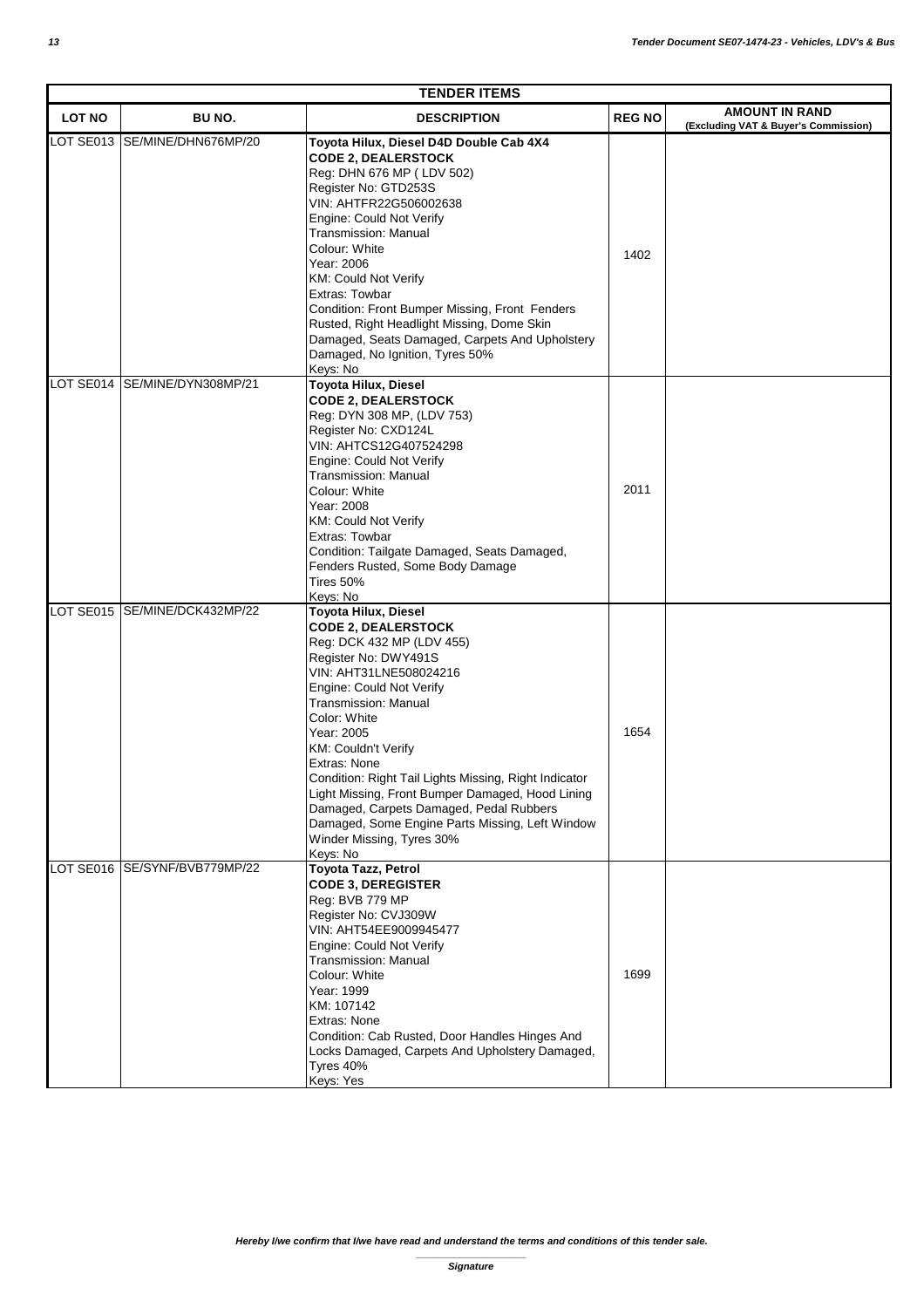| <b>TENDER ITEMS</b> |                     |                                                                                                                                                                                                                                                                                                                                                                                                                                                                                                                                                                                                                                                          |               |                                                               |  |  |
|---------------------|---------------------|----------------------------------------------------------------------------------------------------------------------------------------------------------------------------------------------------------------------------------------------------------------------------------------------------------------------------------------------------------------------------------------------------------------------------------------------------------------------------------------------------------------------------------------------------------------------------------------------------------------------------------------------------------|---------------|---------------------------------------------------------------|--|--|
| <b>LOT NO</b>       | BU NO.              | <b>DESCRIPTION</b>                                                                                                                                                                                                                                                                                                                                                                                                                                                                                                                                                                                                                                       | <b>REG NO</b> | <b>AMOUNT IN RAND</b><br>(Excluding VAT & Buyer's Commission) |  |  |
| LOT SE017           | SE/SYNF/DGW179MP/22 | <b>Toyota Hilux, Petrol</b><br><b>CODE 3, DEREGISTER</b><br>Reg: DGW 179 MP<br>Register No: GGN413S<br>VIN: AHTCW12G504003435<br>Engine: Could Not Verify<br>Transmission: Manual<br>Colour: White<br>Year: 2006<br>KM: 7992<br>Extras: Towbar<br>Condition: Cab Damaged, Front Bumper Damaged,<br>Rear Bumper Damaged, Carpets And Upholstery<br>Damaged, Tyres 40%<br>Keys: Yes                                                                                                                                                                                                                                                                        | 1685          |                                                               |  |  |
| LOT SE018           | SE/MINE/FSH558MP/22 | Toyota Hilux, Diesel<br><b>CODE 2, DEALERSTOCK</b><br>Reg: FSH 558 MP (LDV 974)<br>Register No: DVJ759L<br>VIN: AHTCS12G707572393<br>Engine: Could Not Verify<br>Transmission: Manual<br>Color: White<br>Year: 2012<br>KM: Couldn't Verify<br>Extras: Towbar<br>Condition: Left Door Missing, Front Bumper Missing,<br>Left Headlight Missing, Seats Damaged, Rear Lights<br>Missing, Rear Bumper Rusted, Left Mirror Missing,<br>Left Fender Damaged, Right Fender Rusted,<br>Tyres 40%<br>Keys: No                                                                                                                                                     | 1643          |                                                               |  |  |
| LOT SE019           | SE/MINE/HTC368MP/21 | <b>Toyota Hilux, Diesel</b><br><b>CODE 3, DEREGISTER</b><br>Reg: HTC 368 MP (LDV 2038)<br>Register No: GCJ831L<br>VIN: AHTCS12G407634574<br>Engine: Could Not Verify<br><b>Transmission: Manual</b><br>Colour: White<br>Year: 2015<br>KM: Could Not Verify<br>Extras: None<br>Condition: Left Reverse Light Broken, Cab Damaged,<br>Front Bumper Damaged, Front Fenders Damaged,<br>Door Handles Damaged, Seats Damaged, Hood<br>Lining Damaged, Door Panels Damaged, Dash<br>Damaged, Right Window Winder Damaged, Tyres<br>80%<br>Keys: No                                                                                                             | 1615          |                                                               |  |  |
| LOT SE020           | SE/MINE/HHB580MP/21 | Toyota Hilux, Diesel<br><b>CODE 3, DEREGISTER</b><br>Reg: HHB 580 MP (LDV 1140)<br>Register No: FPF013L<br>VIN: AHTCS12G507618707<br>Engine: 2KDA357348<br>Transmission: Manual<br>Colour: White<br>Year: 2014<br><b>KM: Could Not Verify</b><br>Extras: None<br>Condition: Tail Lights Missing, Indicators Missing, Cab<br>Damaged, Front Bumper Damaged, Front Fenders<br>Damaged, Front Doors Damaged, Rear Bumper<br>Missing, Windscreen Cracked, Seats Damaged, hood<br>Lining Damaged, Dash Damaged, Mirrors Missing,<br>Window Winders Damaged, Safety Belts Damaged,<br>Some Engine Parts Missing, Some Wheels Missing,<br>Tyres 50%<br>Keys: No | 1723          |                                                               |  |  |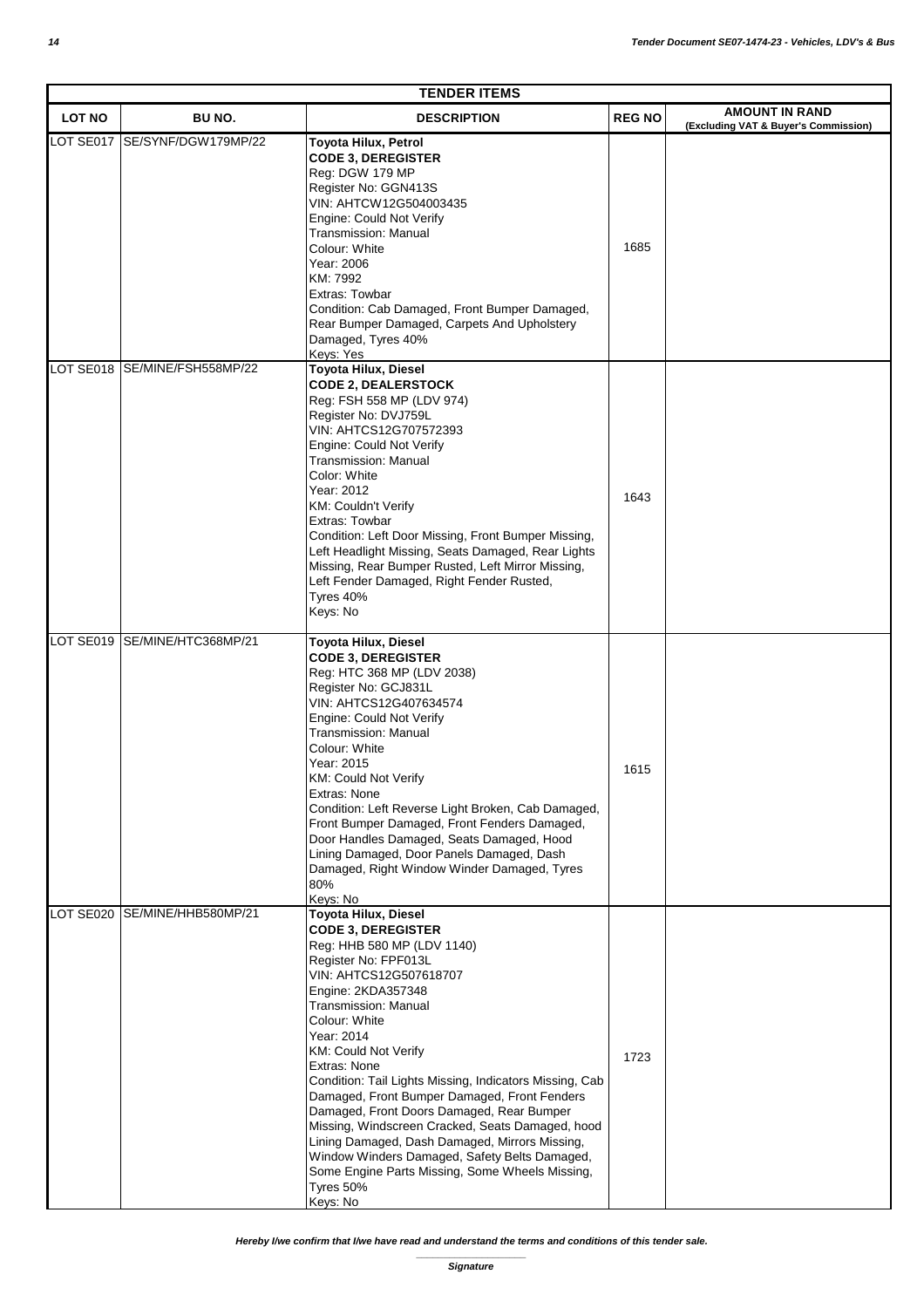| <b>TENDER ITEMS</b> |                               |                                                                                                                                                                                                                                                                                                                                                                                                                                                                                                                                                |              |                                                               |  |
|---------------------|-------------------------------|------------------------------------------------------------------------------------------------------------------------------------------------------------------------------------------------------------------------------------------------------------------------------------------------------------------------------------------------------------------------------------------------------------------------------------------------------------------------------------------------------------------------------------------------|--------------|---------------------------------------------------------------|--|
| <b>LOT NO</b>       | <b>BU NO.</b>                 | <b>DESCRIPTION</b>                                                                                                                                                                                                                                                                                                                                                                                                                                                                                                                             | <b>REGNO</b> | <b>AMOUNT IN RAND</b><br>(Excluding VAT & Buyer's Commission) |  |
| LOT SE021           | SE/MINE/FFS356MP/22           | Nissan Hardbody, Petrol<br><b>CODE 3, DEREGISTER</b><br>Reg: FFS 356 MP (LDV 717)<br>Register No: MJK448W<br>VIN: ADNK030000A001802<br>Engine: Could Not Verify<br>Transmission: Manual<br>Colour: White<br>Year: 2010<br><b>KM: Could Not Verify</b><br>Extras: None<br>Condition: Front Bumper Damaged, Front Fenders<br>Damaged, Windscreen Broken, Seats Damaged,<br>Carpet And Upholstery Damaged, Dash Damaged,<br>Tyres 40%<br>Keys: No                                                                                                 | 2001         |                                                               |  |
| LOT SE022           | SE/MINE/HTC354MP/21           | Toyota Hilux, Diesel<br><b>CODE 2, DEALERSTOCK</b><br>Reg: HTC 354 MP (LDV 2036)<br>Register No: GCK096L<br>VIN: AHTCS12GX07634580<br>Engine: Could Not Verify<br>Transmission: Manual<br>Colour: White<br>Year: 2015<br>KM: Could Not Verify<br>Extras: None<br>Condition: Right Headlight Damaged, Reverse Light<br>Missing, Cab Damaged, Front Bumper Damaged,<br>Front Fenders Damaged, Bonnet Damaged,<br>Windscreen Cracked, Seats Damaged, Dash<br>Stripped, Some Engine Parts Missing, Tyres 50%<br>Keys: No                           | 1616         |                                                               |  |
|                     | LOT SE023 SE/SYNF/DKX608MP/22 | Toyota Hilux, Petrol<br><b>CODE 3, DEREGISTER</b><br>Reg: DKX 608 MP<br>Register No: HPR188S<br>VIN: AHTCW12G104007031<br>Engine: Could Not Verify<br>Transmission: Manual<br>Colour: White<br>Year: 2006<br><b>KM: Could Not Verify</b><br>Extras: Towbar<br>Condition: Hooter Damaged, Windscreen Wipers<br>Damaged, Cluster Damaged, Fenders Damaged,<br>Doors Rusted, Windscreen Cracked, Seats Damaged,<br>Door Panels Damaged, Dash Damaged, Mirrors<br>Damaged, Right Tail Light Missing, Indicators Missing,<br>Tyres 40%<br>Keys: Yes | 1707         |                                                               |  |
| LOT SE024           | SE/SYNF/CSN016MP/22           | Toyota Hilux, Petrol<br><b>CODE 2, DEALERSTOCK</b><br>Reg: CSN 016 MP<br>Register No: GYP230W<br>VIN: AHT31UNG908009076<br>Engine: Could Not Verify<br>Transmission: Manual<br>Colour: White<br>Year: 2002<br>KM: 114432<br>Extras: None<br>Condition: Bumpers Damaged, Right Fender<br>Damaged, Seats Damaged, Left Door Panel<br>Damaged, Right Mirror Damaged, Right Corner Light<br>Damaged, Tyres 30%<br>Keys: Yes                                                                                                                        | 1706         |                                                               |  |